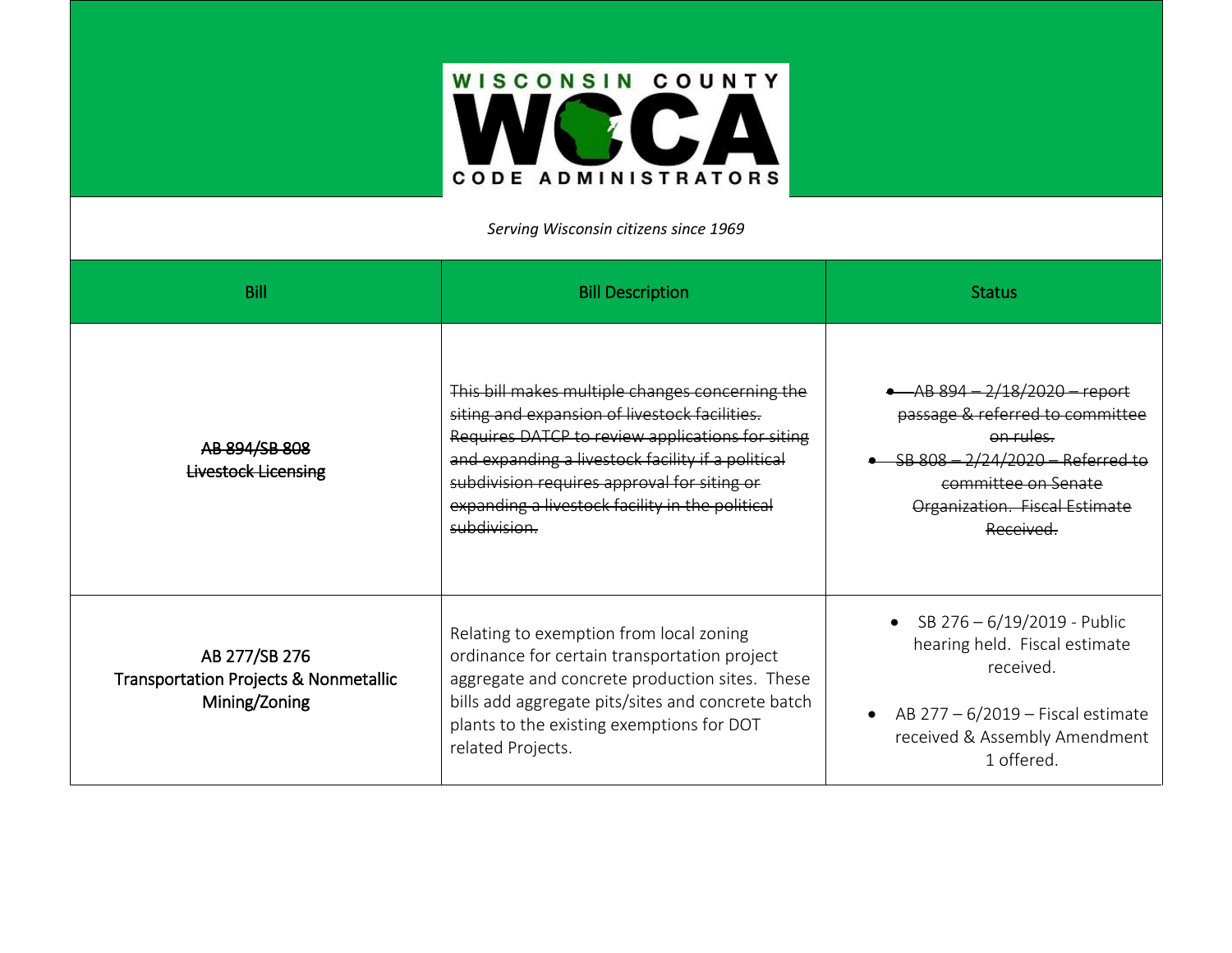| AB 756<br><b>Metallic Mining</b>        | This bill changes the laws under which the DNR<br>currently regulates mining so that the laws are<br>substantially the same as they existed before<br>enactment of 2013 Wisconsin Act1, 2013<br>Wisconsin Act 81, and 2017 Wisconsin Act 134.<br>Removal of bulk sampling (10,000 Tons)<br>Nonferrous Metallic - to be replaced<br>with metalliferous<br>Changes to 293.31 pre-application<br>notification.<br>AB 756 has not yet undergone detailed review<br>by staff. Full impact and ramifications resulting,<br>if passed as proposed, are unknown at this time. | AB 756 - 1/21/2020 - Read first<br>$\bullet$<br>time and referred to Committee<br>on Rural Development. 2/13/2020<br>- Fiscal estimate received.<br>No Senate Bill introduced as to<br>date. |
|-----------------------------------------|-----------------------------------------------------------------------------------------------------------------------------------------------------------------------------------------------------------------------------------------------------------------------------------------------------------------------------------------------------------------------------------------------------------------------------------------------------------------------------------------------------------------------------------------------------------------------|----------------------------------------------------------------------------------------------------------------------------------------------------------------------------------------------|
| AB 551/SB 501<br><b>Riparian Rights</b> | These bills provide that the owner of land<br>abutting a navigable waterway is presumed to<br>be a riparian landowner and is afforded all<br>riparian rights to place docks, etc. that any<br>riparian landowner would have regardless of<br>who owns the lake bed under the water unless<br>specifically prohibited by deed.                                                                                                                                                                                                                                         | AB 551-2/20/2020 - read a third<br>time and passed. Available for<br>scheduling.<br>SB $501 - 2/14/2020 -$ Available for<br>scheduling.                                                      |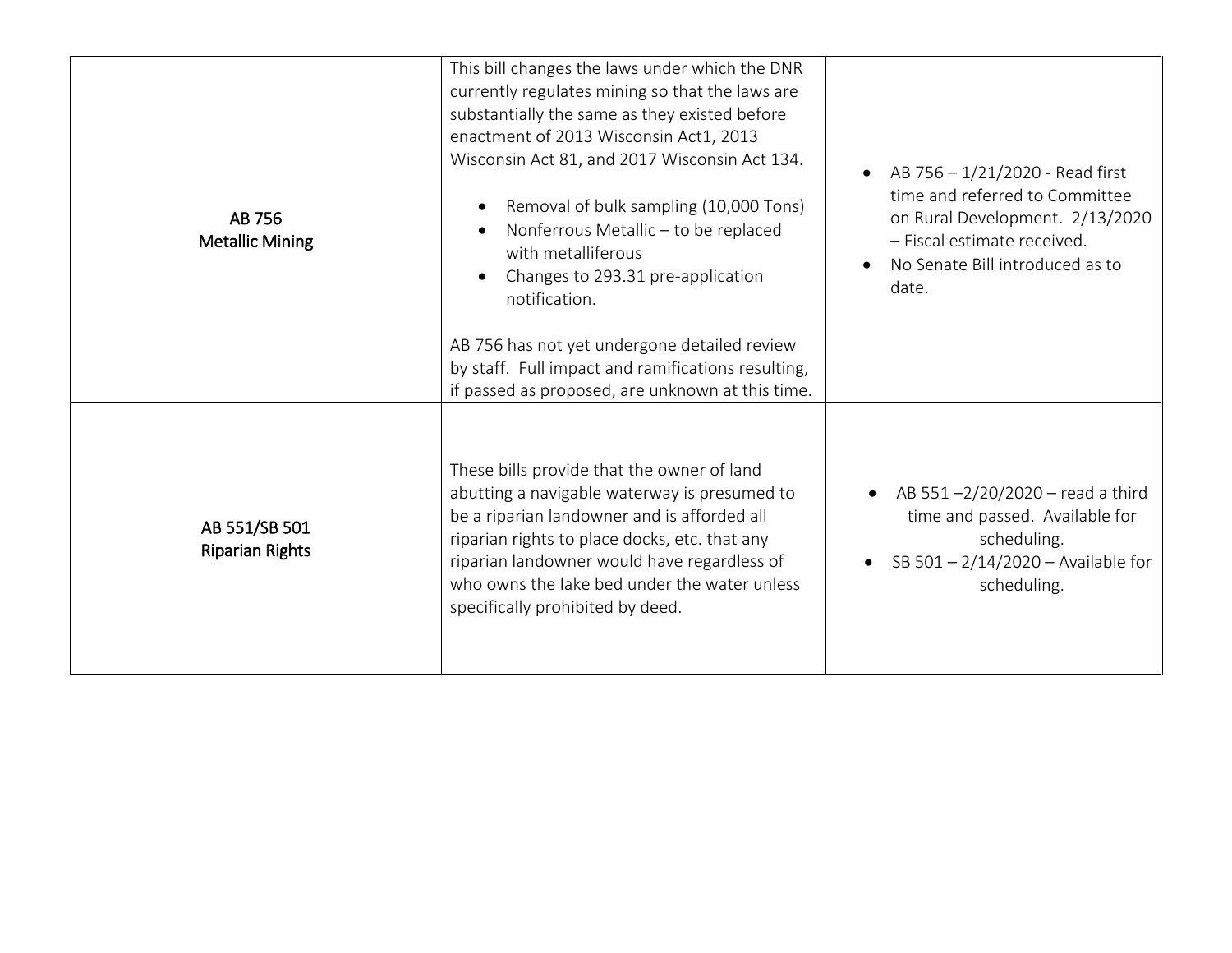| AB 503/SB 485<br><b>Floating Treatment Wetlands</b>    | Relating to lake management grants and river<br>protection management grants for floating<br>treatment wetlands.                                                                                                                                                                                                                                                                          | AB 503 - 12/11/2019 - Public<br>hearing held. 1/28/2020 Report<br>passage & referred to committee<br>on rules.<br>SB 485 - 3/4/2020 - Reported<br>$\bullet$<br>approved by the Governor.<br>Published. Signed into Law.<br><b>Act 177</b> |
|--------------------------------------------------------|-------------------------------------------------------------------------------------------------------------------------------------------------------------------------------------------------------------------------------------------------------------------------------------------------------------------------------------------------------------------------------------------|-------------------------------------------------------------------------------------------------------------------------------------------------------------------------------------------------------------------------------------------|
| AB 721/SB 637<br>Nonconforming buildings in floodplain | Would modify State Statutes and subsequently<br>NR 116 (Floodplain Admin Code) to prohibit<br>municipalities from limiting modifications to a<br>non-conforming structure within the floodplain<br>once it has been brought into compliance with<br>Federal floodplain standards. This does not<br>prohibit counties from being more restrictive in<br>their local ordinances than NR116. | Signed into Law $-$ (3/3/2020)<br><b>Act 175</b><br>$\bullet$<br>Letter sent to provide<br>information/Opposition                                                                                                                         |
| AB 637/SB 575<br><b>Farmland Preservation</b>          | Relating to farmland preservation<br>implementation grants, agreements, and tax<br>credits and making an appropriation.<br>This bill decreases the minimum required length<br>of a farmland preservation agreement between<br>the Department of Agriculture, Trade and<br>Consumer Protection (DATCP) and a farmland<br>owner to 10 years from 15 years.                                  | • AB $637 - 12/3/2019$ – Read first<br>time and referred to Committee<br>on Agriculture. Fiscal estimate<br>Received.<br>SB $575 - 2/13/20$ – report passage<br>$\bullet$<br>& available for scheduling.                                  |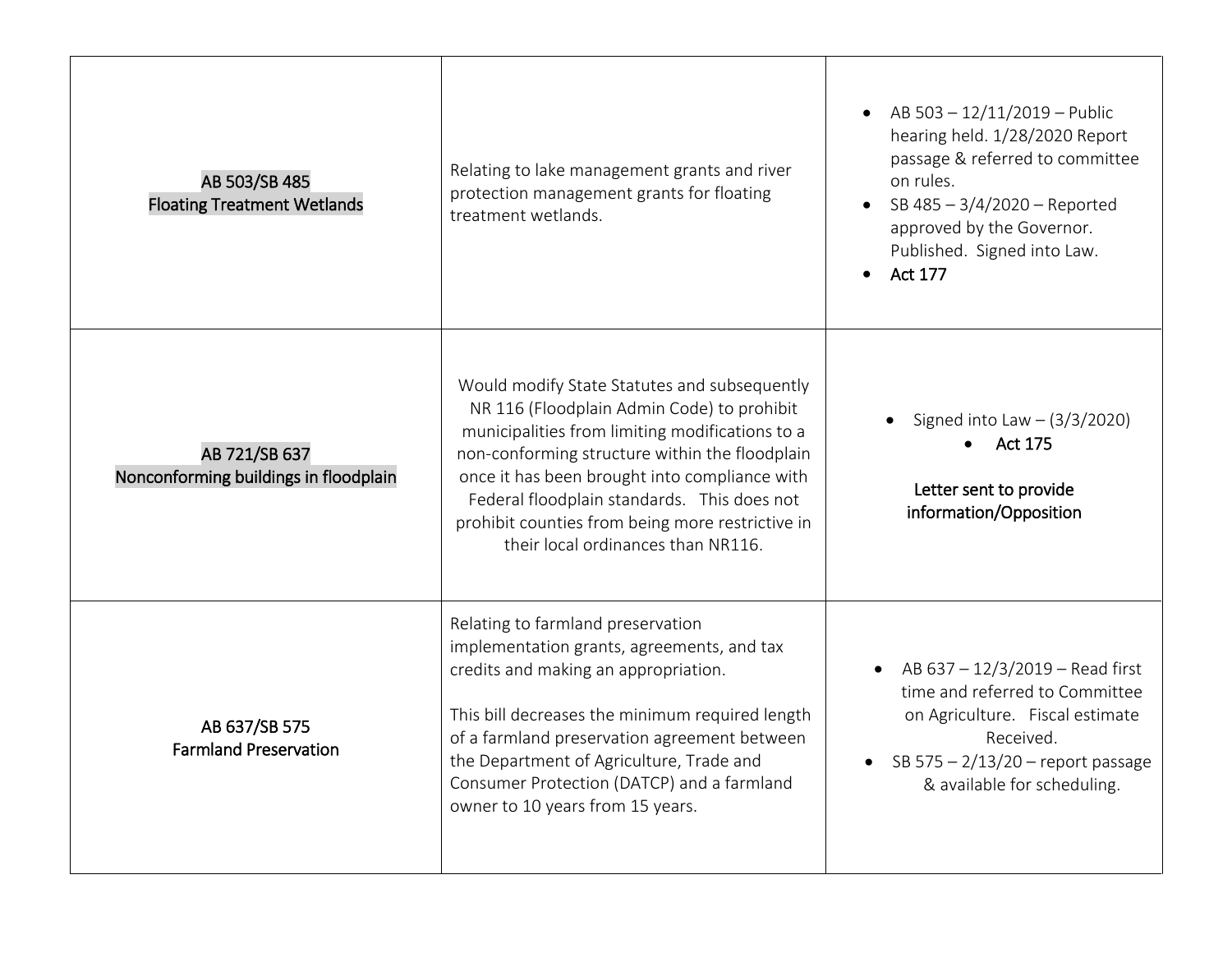| AB 736/SB 662<br>Shoreland and Partial County Zoning | This bill specifics that a county board may enact<br>a zoning ordinance that applies in all or part of a<br>town's territory, and may apply in all of the<br>territory of some towns, and in only part of the<br>territory of other towns. Such an ordinance,<br>however, is not effective in a town until the<br>ordinance is approved by that town board. | Signed into Law $- (3/3/2020) -$<br><b>Act 145</b>                                                                                                                       |
|------------------------------------------------------|-------------------------------------------------------------------------------------------------------------------------------------------------------------------------------------------------------------------------------------------------------------------------------------------------------------------------------------------------------------|--------------------------------------------------------------------------------------------------------------------------------------------------------------------------|
| AB 791/SB 710<br><b>Wastewater Systems</b>           | This bill delays the elimination of the POWTS<br>grant program from June $30^{th}$ , 2021 to June 30,<br>2023.                                                                                                                                                                                                                                              | AB 791 - 2/20/2020 - available for<br>scheduling.<br>SB 710 - 2/6/2020 - Available for<br>scheduling in Senate (3rd week in<br>March)<br>Letter sent in support/favor of |
| AB 598/SB 550<br>Condominium Law                     | Relating to requirements related to<br>condominium documents and technical changes<br>to condominium law.<br>This bill makes various changes to condominium<br>law and clarifies requirements related to various<br>types of condominium documents.                                                                                                         | AB 598 - 2/20/2020 - Report<br>passage, available for scheduling.<br>• SB $550 - 2/10/2020$ - Report<br>passage, available for scheduling.                               |